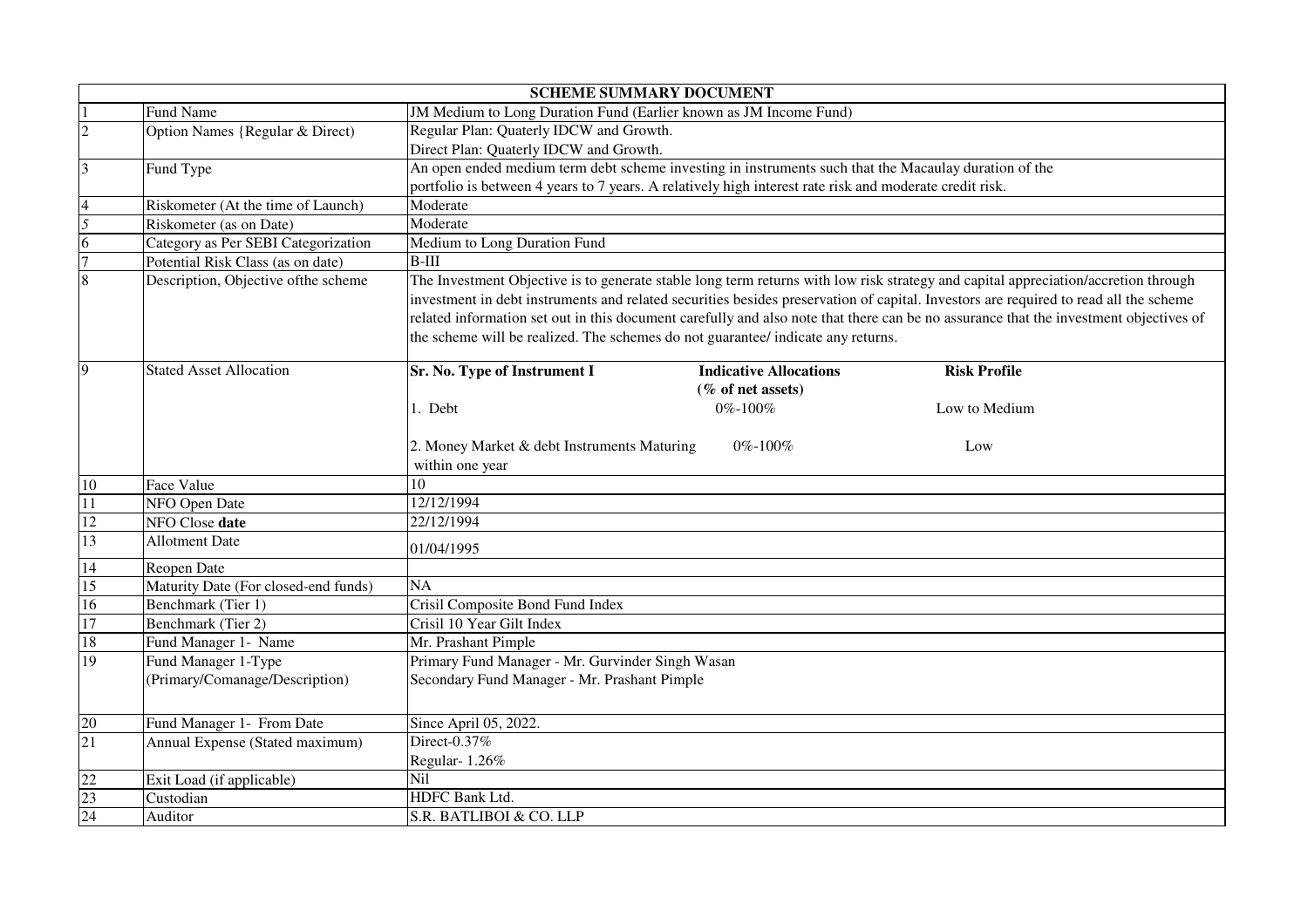| $\frac{25}{26}$ | Registrar                              | M/s. KFin Technologies Limited                                                                                                 |
|-----------------|----------------------------------------|--------------------------------------------------------------------------------------------------------------------------------|
|                 | RTA Code (To be phased out)            | JM Medium to Long Duration Fund - (Regular) - Quarterly IDCW Option-IFRD                                                       |
|                 |                                        | JM Medium to Long Duration Fund - (Regular) - Growth Option-IFRG                                                               |
|                 |                                        | JM Medium to Long Duration Fund - (Regular) - Bonus Option - Principal Units-IBPU                                              |
|                 |                                        | JM Medium to Long Duration Fund - (Regular) - Bonus Option - Bonus Units-IBBU                                                  |
|                 |                                        | JM Medium to Long Duration Fund - (Direct) - Quarterly IDCW Option-IFDD                                                        |
|                 |                                        | JM Medium to Long Duration Fund - (Direct) - Growth Option-IFDG                                                                |
|                 |                                        | JM Medium to Long Duration Fund - (Direct) - Bonus Option - Principal Units-IBPD                                               |
| $\frac{27}{28}$ | <b>Listing Details</b>                 | Not listed                                                                                                                     |
|                 | <b>ISINs</b>                           | JM Medium to Long Duration Fund- (Regular) - Quarterly IDCW Option-PAYOUT - INF192K01999,REINVESTMENT -<br><b>INF192K01AA5</b> |
|                 |                                        | JM Medium to Long Duration Fund - (Regular) - Growth Option-INF192K01AB3                                                       |
|                 |                                        | JM Medium to Long Duration Fund - (Regular) - Bonus Option - Principal Units-PAYOUT - INF192K01AC1                             |
|                 |                                        | JM Medium to Long Duration Fund - (Regular) - Bonus Option - Bonus Units-PAYOUT - INF192K01AD9                                 |
|                 |                                        | JMMedium to Long Duration Fund - (Direct) - Quarterly IDCW Option-PAYOUT - INF192K01CU9,REINVESTMENT -                         |
|                 |                                        | <b>INF192K01CV7</b>                                                                                                            |
|                 |                                        | JM Medium to Long Duration Fund - (Direct) - Growth Option-INF192K01CW5                                                        |
|                 |                                        | JM Medium to Long Duration Fund - (Direct) - Bonus Option - Principal Units-PAYOUT - INF192K01CX3                              |
| 29              | AMFI Codes (To be phased out)          | JMFI/O/D/MLD/94/11/0002                                                                                                        |
| $\overline{30}$ | <b>SEBI</b> Codes                      |                                                                                                                                |
|                 |                                        | <b>Investment Amount Details:</b>                                                                                              |
| $\frac{31}{32}$ | Minimum Application Amount             | Rs.5000/- per/option                                                                                                           |
|                 | Minimum Application Amount in          | Multiples of any amount thereafter                                                                                             |
| 33              | Minimum Additional Amount              | Rs.1000/-                                                                                                                      |
| 34              | Minimum Additional Amount in           | Multiples of any amount thereafter                                                                                             |
| $\frac{35}{36}$ | Minimum Redemption Amount in Rs.       | There is no minimum and maximum limit on the amount/units which can be redeemed/switched-out.                                  |
|                 | Minimum Redemption Amount in Units     | <b>NA</b>                                                                                                                      |
| 37              | Minimum Balance Amount (if             | $\overline{NA}$                                                                                                                |
| 38              | Minimum Balance Amount in Units (if    | <b>NA</b>                                                                                                                      |
| 39              | <b>Max Investment Amount</b>           | No Limit                                                                                                                       |
| 40              | Minimum Switch Amount (if              | NA                                                                                                                             |
| $\overline{41}$ | Minimum Switch Units                   | NA                                                                                                                             |
| 42              | Switch Multiple Amount (if applicable) | <b>NA</b>                                                                                                                      |
| 43              | Switch Multiple Units (if applicable)  | NA                                                                                                                             |
| 44              | Max Switch Amount                      | $\overline{NA}$                                                                                                                |
| 45              | Max Switch Units (if applicable)       | NA                                                                                                                             |
| 46              | Swing Pricing (if applicable)          | NA                                                                                                                             |
| 47              | Side-pocketing (if applicable)         | Not enabled                                                                                                                    |
|                 |                                        | <b>SIP SWP &amp; STP Details:</b>                                                                                              |